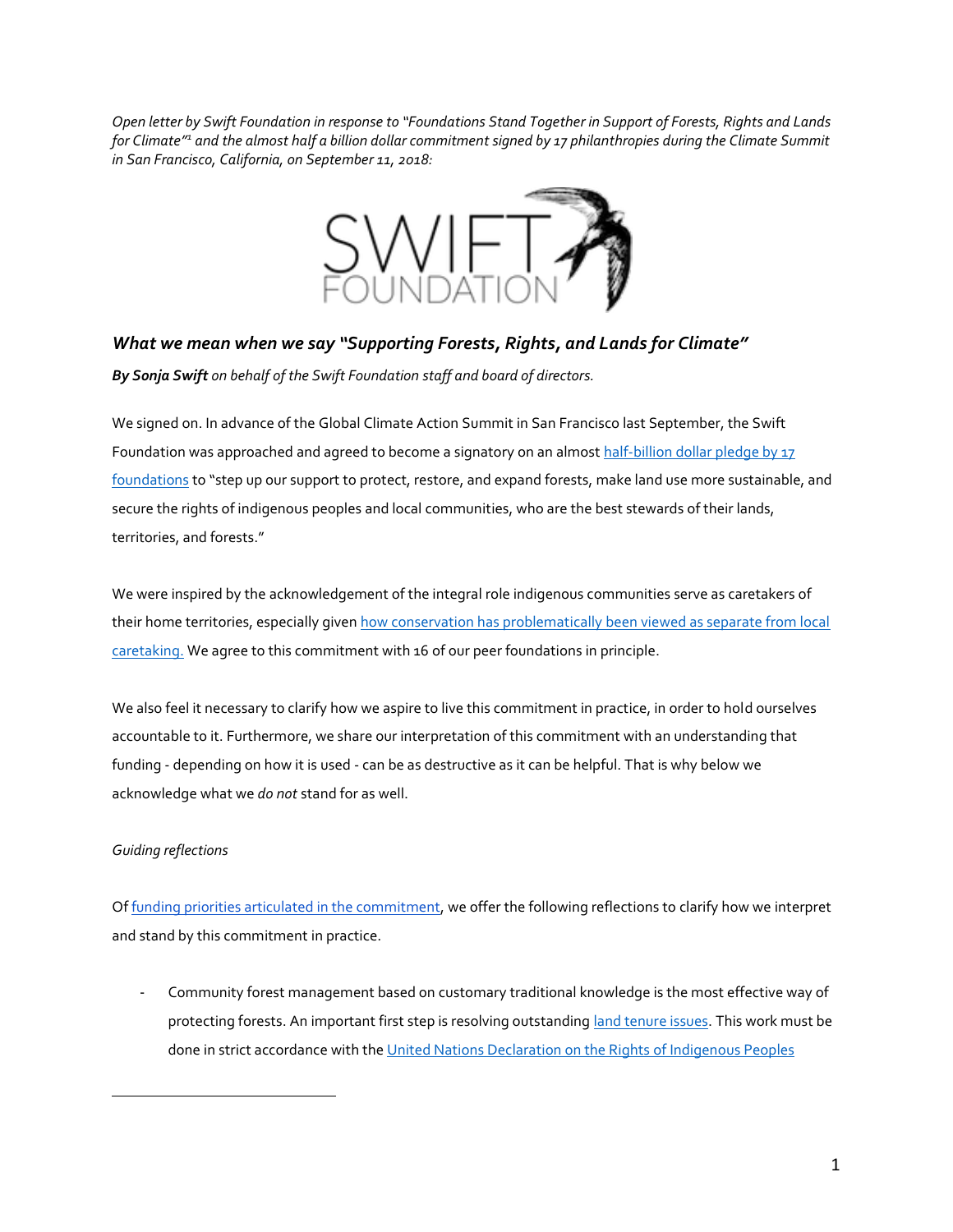(UNDRIP), human rights jurisprudence an[d Free Prior and Informed Consent](https://www.culturalsurvival.org/publications/cultural-survival-quarterly/free-prior-and-informed-consent-protecting-indigenous) (FPIC). Many [studies](https://rightsandresources.org/en/who-owns-the-worlds-land-a-global-baseline-of-indigenous-and-community-land-rights/#.XHbRX9F7kWp) have shown that land managed by Indigenous Peoples with strong land tenure has significantly lower rates of deforestation than land under other governance systems, including protected areas.

- Supporting Indigenous Peoples' [rights to their territory](https://theconversation.com/corporations-dont-seem-to-understand-indigenous-jurisdiction-109608) means investing in processes of governance and [collective leadership](http://www.wetsuweten.com/office/our-mission/) that engage communities to manage their territories in ways that reflect their priorities and worldview.<sup>2</sup> This work is not a "quick fix" for carbon (dioxide) sequestration, but rather involves years of long-term partnerships that build up relationships and create resilient and inclusive models of community management in which diverse actors play a role.
- There is a brutal and ineffective legacy of "conservation" kicking people off their homelands in order to "protect" Nature for the sake of recreationists and elites. This is premised on a misquided Euro-colonial [idea of Nature as separate from people/culture.](https://www.williamcronon.net/writing/Trouble_with_Wilderness_Main.html) Working from a framework o[f biocultural diversity](https://www.nytimes.com/2014/08/13/opinion/preserving-biocultural-diversity.html) seeks to mend this imposed split and prioritize support for Indigenous Peoples' territories, not protected areas.<sup>3</sup>
- Oil, gas, coal, large scale infrastructure, mega-dams, industrial logging and [agribusiness](https://www.globalagriculture.org/report-topics/about-the-iaastd-report/about-iaastd.html) are the main causes of deforestation (not smallholder farmers or peasant agriculture) and must be held accountable. Strategies for holding these energy and agribusiness industries accountable include shareholder activism, divestment, and funding watchdog and advocacy groups.
- [Agribusiness,](https://truthout.org/articles/the-gates-foundations-ceres2030-plan-pushes-agenda-of-agribusiness/) with its perverse promotion and use of GMO seeds and crops, chemical inputs (war chemicals turned into pesticides)<sup>4</sup>[, land grabbing](https://www.oaklandinstitute.org/sites/oaklandinstitute.org/files/highest-bidder-eng-high-res.pdf) and free trade agreements (NAFTA, CAFTA, etc.)<sup>5</sup> is a major contributor to climate change[. Agroecology,](https://foodfirst.org/fertile-ground-scaling-agroecology-from-the-ground-up/) on the other hand, is a science, practice and movement for social change that is central to food sovereignty and the healthy use, as well as preservation and restoration of remaining intact ecosystems.<sup>6</sup> Therefore agroecology is an effective conservation strategy for communities living in and around forests.

Two examples of indigenous led homeland protection include the Parque de la Papa in Peru and the Edéhzhíe in the Northwest Territories, Canada.

 $\overline{a}$ <sup>2</sup> The Wet'suwet'en Nation territorial governance of their *Yintah,* or homeland, is relevant not just because of the current attack by TransCanada (now TC Energy)/Coastal Gas Link but also because Swift Foundation has funded the Office of Wet'suwet'en for years, so we offer this as an example. For further background see: Knight, Natalie, "Wet'suwet'en Strong": Indigenous Resistance in Canada, [https://portside.org/2019-02-18/wetsuweten-strong-indigenous-resistance-canada,](https://portside.org/2019-02-18/wetsuweten-strong-indigenous-resistance-canada) (February 18, 2019).

<sup>4</sup> Martindale, Dayton, "Beating Swords into Plowshares, Poison Gas into Pesticides," [http://inthesetimes.com/rural](http://inthesetimes.com/rural-america/entry/18137/beating-swords-into-plowshares-poison-gas-into-pesticides)[america/entry/18137/beating-swords-into-plowshares-poison-gas-into-pesticides](http://inthesetimes.com/rural-america/entry/18137/beating-swords-into-plowshares-poison-gas-into-pesticides) (July 5, 2015).

<sup>5</sup> "Central America Free Trade Agreement," Public Citizen, [https://www.citizen.org/our-work/globalization-and-trade/nafta-wto](https://www.citizen.org/our-work/globalization-and-trade/nafta-wto-other-trade-pacts/cafta)[other-trade-pacts/cafta](https://www.citizen.org/our-work/globalization-and-trade/nafta-wto-other-trade-pacts/cafta) (2019).

Also see: Community Agroecology Network - <https://canunite.org/our-work/agroecology> & Groundswell International <https://www.groundswellinternational.org/sustainable-development/agroecology/> & Oakland Institute "Agroecology case studies" <https://www.oaklandinstitute.org/agroecology-case-studies>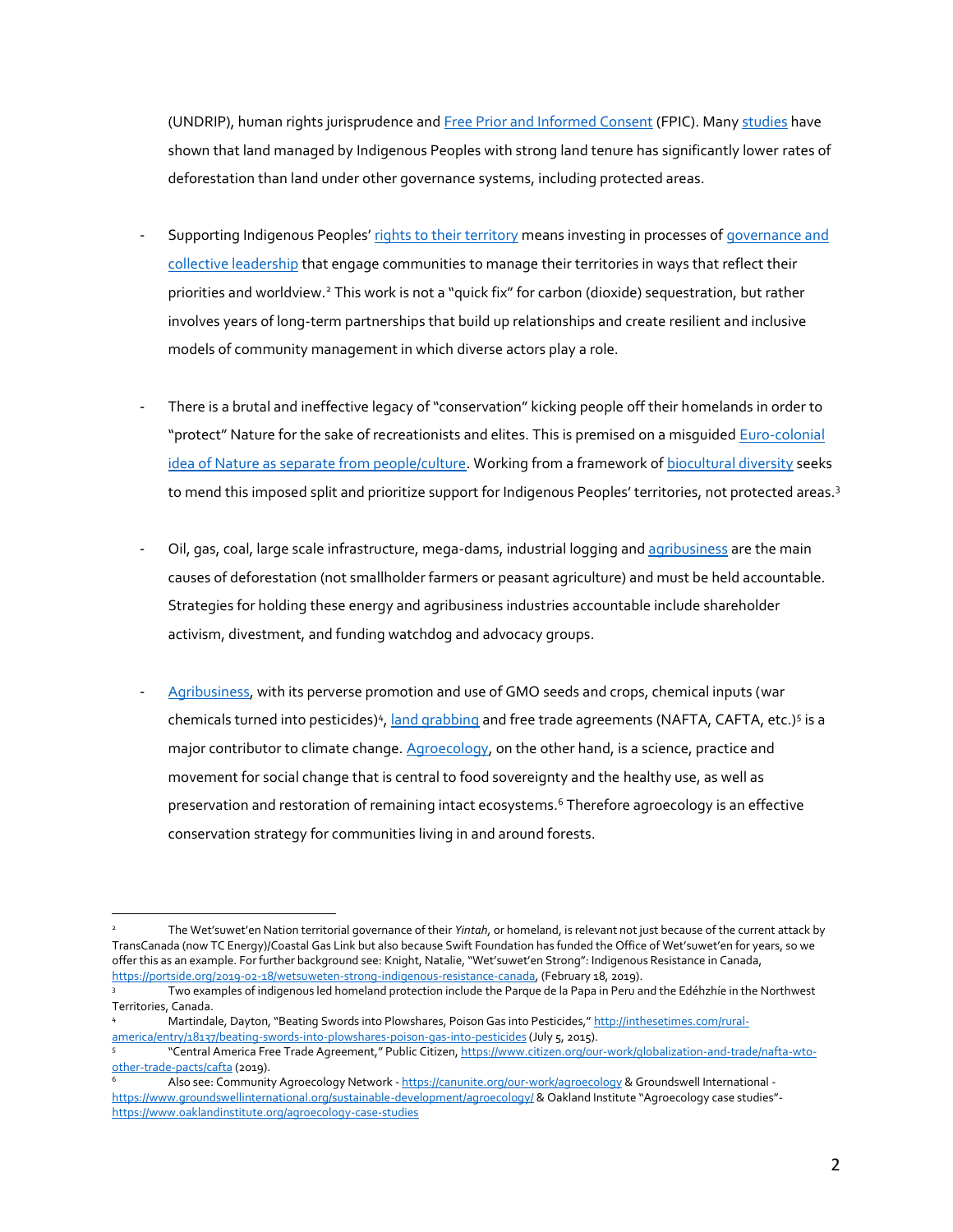- Essential to the broader change in economy that we need is making a "[Just Transition](https://movementgeneration.org/justtransition/)," that is, a shift from an extractive economy to a local, regenerative and living economy. We acknowledge that as a foundation this is why we must continue t[o transition our endowment](https://swiftfoundation.org/investments-search/?swift_investment_portfolio=Transitional) away from extractive industries so our investments do not perpetuate the very problems we seek to address.
- There are plenty of alternatives to extraction including community-led renewable energy, energy saving and efficiency. Community-led action is at the heart of any of these strategies, if they are to be just and durable. Clean energy projects that don't respect indigenous land rights are not solutions.
- The death toll of indigenous environmental defenders, and the Missing and Murdered Indigenous [Women,](https://www.poetryfoundation.org/articles/148001/their-names-cover-90-pages) is directly related to extractive industries as well as industrial agriculture.<sup>7</sup> This is why applying a human rights based lens with regard to climate funding must be a priority because the issues are intrinsically and devastatingly related.

## *Swift Foundation rejects the privatization and commodification of Nature and REDD+*

Given that carbon market schemes have for years been promoted in concert with "protecting forests" and "recognizing indigenous people's rights" we want to make clear we do not support carbon trading programs within our interpretation of the commitment.

We explicitly and resolutely reject carbon trading schemes of any kind and consider these agendas to be false [solutions.](http://www.ienearth.org/wp-content/uploads/2017/11/Carbon-Pricing-A-Critical-Perspective-for-Community-Resistance-Online-Version.pdf) This include[s REDD+](https://redd-monitor.org/2014/10/15/nine-reasons-why-redd-is-a-false-solution-friends-of-the-earth-international/) (Reducing Emissions from Deforestation and forest Degradation) and/or by any name including: carbon pricing, cap and trade programs, carbon tax when used to create further infrastructure for carbon trading schemes, forest offsets, and California's proposed [Tropical Forest Standard](https://redd-monitor.org/2018/11/20/california-postpones-decision-on-tropical-forest-standard-until-april-2019/)*. <sup>8</sup>* We agree with grant partners that it would be far more effective to focus on stopping subsidies that go toward agribusiness and extractive energy industries.<sup>9</sup>

 $\overline{a}$ 7 "At What Cost? Irresponsible business and the murder of land and environmental defenders in 2017" Global Witness Report, <https://www.globalwitness.org/en/campaigns/environmental-activists/at-what-cost/> [& https://urgentactionfund.org/in-our-bones/,](https://urgentactionfund.org/in-our-bones/) (July 24, 2018).

For further background on concerns regarding TFS see the following comments to the California Air Resources Board: Indigenous Environmental Network, <https://www.arb.ca.gov/lists/com-attach/5-tfs2018-UzpXNFQ7WFQDKAJd.pdf> (October 22, 2018) & Amazon Watch <https://www.arb.ca.gov/lists/com-attach/57-tfs2018-UzIAcQBeUGADZAh6.pdf> (October 29, 2018). NOTE: letters of support came from entities with entrenched interests, including Shell Oil and PG&E as well as large conservation organizations.

<sup>9</sup> See chapter 4 in Carbon Pricing: A Critical Perspective for Community Resistance: [http://www.ienearth.org/wp](http://www.ienearth.org/wp-content/uploads/2017/11/Carbon-Pricing-A-Critical-Perspective-for-Community-Resistance-Online-Version.pdf)[content/uploads/2017/11/Carbon-Pricing-A-Critical-Perspective-for-Community-Resistance-Online-Version.pdf](http://www.ienearth.org/wp-content/uploads/2017/11/Carbon-Pricing-A-Critical-Perspective-for-Community-Resistance-Online-Version.pdf) (October 2017).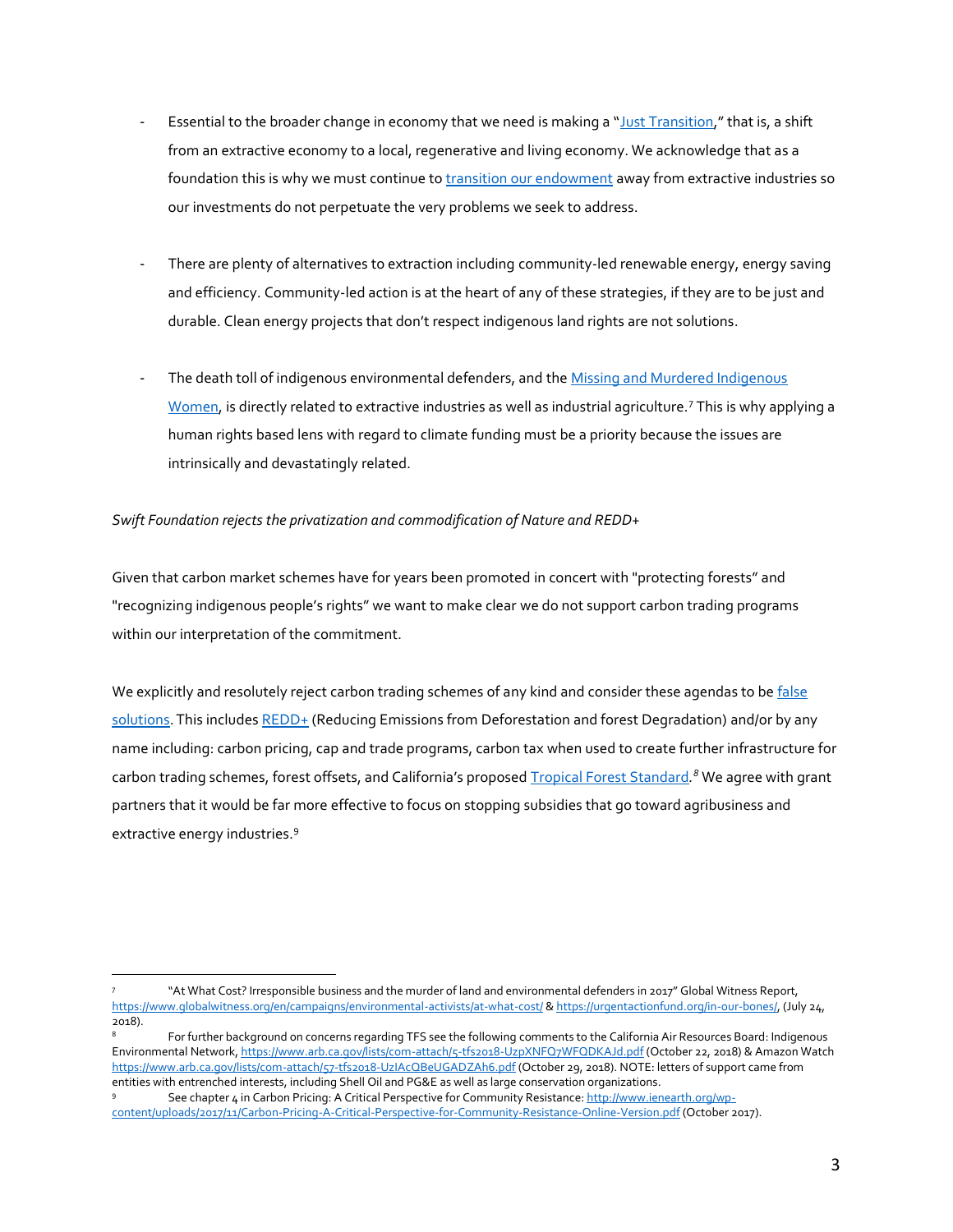REDD schemes have already caused divisiveness, land grabbing and <u>violence</u>.<sup>10</sup> One of the core issues is that in the majority of researched cases in which REDD has been implemented, the results have been negative for the community due to *noncompliance* with FPIC.<sup>11</sup> In other words, REDD schemes have denied Indigenous Peoples their territorial and legal rights, leading to food insecurity, illegal land grabs, the increase of monoculture farming, and invasive stakeholders.

Ironically, REDD does not incentivize protection of forests and biodiversity, as forests can qualify as an offset while being clear-cut and replanted as monocultures. This means that [REDD does not reduce emissions,](https://www.boell.de/en/2019/01/11/redd-lost-decade-international-forest-conservation-0) but rather enables polluters to continue to increase greenhouse gas emissions, with particularly acute impacts on communities where those polluters are located.

Swift Foundation board and staff simply do not support this kind of greenwash of extractivism and privatization of Nature. Forests are alive, they are more than just "carbon." To avoid ecological collapse, we must definitively halt further extraction; cut emissions at the source; leave fossil fuels and rare earth minerals in the ground and in the oceans; shut down the Canadian Tar Sands; stop pipelines destined to transport Tar Sands and fracked oil; stop fossil fuel subsidies, including agribusiness subsidies for agrofuels, and cease carbon and biodiversity offset projects that continue to allow polluters to pollute.

Providing extractive industries the option to buy offsets through carbon trading rather than cutting emissions at the source does nothing to address climate change, and only further imperils our children's future and the future of Life on Earth.

## *Conclusion*

Core to our role as a foundation is discernment, through listening and ideally also through accountability to our partners, such that we do not perpetuate ineffective or harmful initiatives through our funding.<sup>12</sup> We believe we must work with urgency, while also slowing down enough to support those that protect their own cultural and intellectual diversity.

[https://www.oaklandinstitute.org/sites/oaklandinstitute.org/files/Report\\_DarkerSideofGreen\\_hirez.pdf](https://www.oaklandinstitute.org/sites/oaklandinstitute.org/files/Report_DarkerSideofGreen_hirez.pdf) (November, 2014). <sup>11</sup> Studies "find that outside entities (e.g. governments, investors or civil society organizations) with an agenda undermine the process to achieve their goals." See: "Ecuador's Forest Partners Program: An overview of Socio Bosque Contracts with Indigenous Communities," Amazon Watch, [https://amazonwatch.org/assets/files/2011-socio-bosque-executive-summary.pdf,](https://amazonwatch.org/assets/files/2011-socio-bosque-executive-summary.pdf) December 2011).

 $\overline{a}$ Also see: "The Darker Side of Green," Oakland Institute,

<sup>12</sup> See this interview with Edgar Villanueva, author of *Decolonizing Wealth*: Bornstein, David, "A Call to Modernize American Philanthropy[, https://www.nytimes.com/2018/11/27/opinion/philanthropy-minorities-charities.html,](https://www.nytimes.com/2018/11/27/opinion/philanthropy-minorities-charities.html) (November 27, 2018). (November 8, 2018)